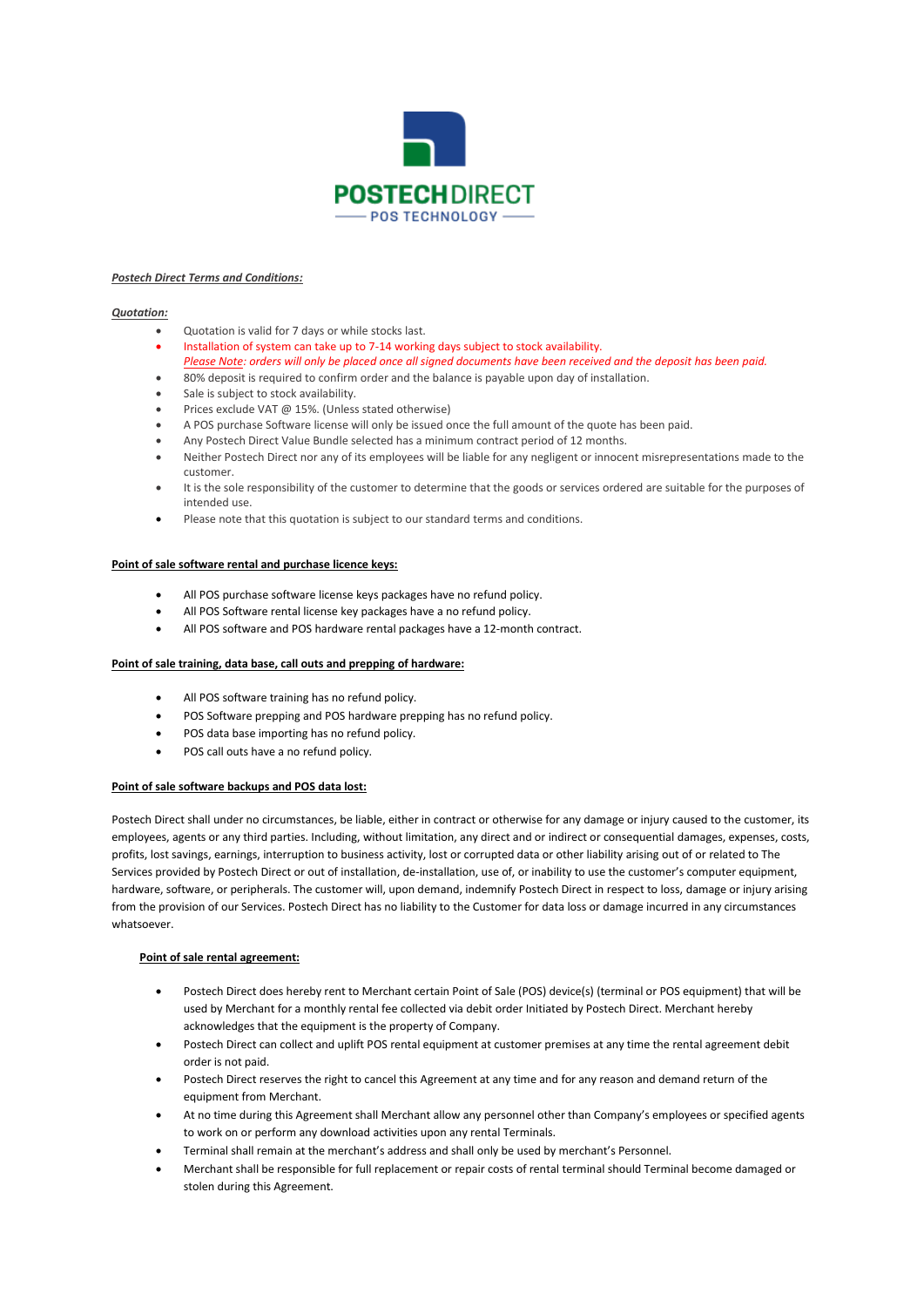- Postech Direct Monthly User License Agreement will endure for a minimum period of 12 months commencing on the date of signature.
- Please note all POS rentals, operating leases and maintenance agreements are subject to annual escalation refer to rental agreement contract.
- Please ensure all data is backed up prior to the moving of systems as we accept no responsibility for any data loss as the onus rests on the store manager / owner in this regard.

# *Hardware purchase return:*

All our hardware carry's a manufacturer's warranty of at least 12 (twelve) months. All returns must be delivered to us within 5 days of the purchase date. All returned items must be in a new and unused condition, with all original tags and labels attached. No refunds or exchanges will be given after 7 days of purchase.

#### *POS Support, Installation and Annual License Fees:*

- POS Software is licensed per computer. Postech Direct reserves the right to not re-issue a license should the correct documentation not be supplied for any replacement workstation not supplied by us. It is the customers' responsibility to liaise with a Postech Direct consultant for all the necessary requirements before the decommissioning of any workstation.
- Postech Direct will not be responsible for maintenance, support, or repair of hardware which we do not supply.

#### *Training and Installation:*

#### **We only train the owner and manager onsite or at our office.**

- It is up to the owner and the staff to ensure they are available during this period to experience the full extent of the training.
- It is up to the owner / staff to ensure that the designated area where the point of sale will be installed is cleared and ready before the technician arrives, this is to ensure that no unnecessary time is wasted while installing the hardware.
- The training and installation have a maximum time of 2 hours per training day over 3 days. This is a total of 6 hours.
- Training sheets will need to be signed off.
- A Product Manual will be provided with the system.
- Owners and manager need to understand how computer function, have stock control and POS experience.
- **Additional training is available at any time and will be charged at our standard rates of either R1500-00 ex VAT per day or R750-00 ex Vat half day; prices are subject to change without notice. (Training is not included in maintenance contracts or leases)**

#### *Setup of Stock File:*

- Postech Direct undertakes to setup the client's stock file off site before the installation priced at R 2000.00 ex vat.
- The data needs to be provided in a format that is required by Postech Direct.
- Data base integration will be signed off by customer.
- Postech Direct take no responsibility once data base document is signed off.

#### **Support Services:**

- Standard Callout: R 650.00 ex vat
- After Hours: Weekdays & Saturdays Sundays & Public Holiday R 950.00 ex vat
- Remote Assistance: NON-SUPPORT CONTRACTS R 250.00 P/H
- Additional Travel R4.50 ex vat per km both ways calculation quote needed.

### **Callout Times:**

- Standard: Scheduled by technical consultant 09.00AM 17.00 PM
- Critical & After Hours: Excluding travel time Anytime 2 4 hours turnaround.
- Business hours are between 08:00am and 17:00pm MONDAY TO FRIDAY
- Call out distances are calculated from our offices at 6 Kingfisher Street, Horison View, Roodepoort
- All prices strictly Cash on delivery (COD) and pricing is vat excluding.

# **Third Party Repairs:**

• Standards call out fees apply.